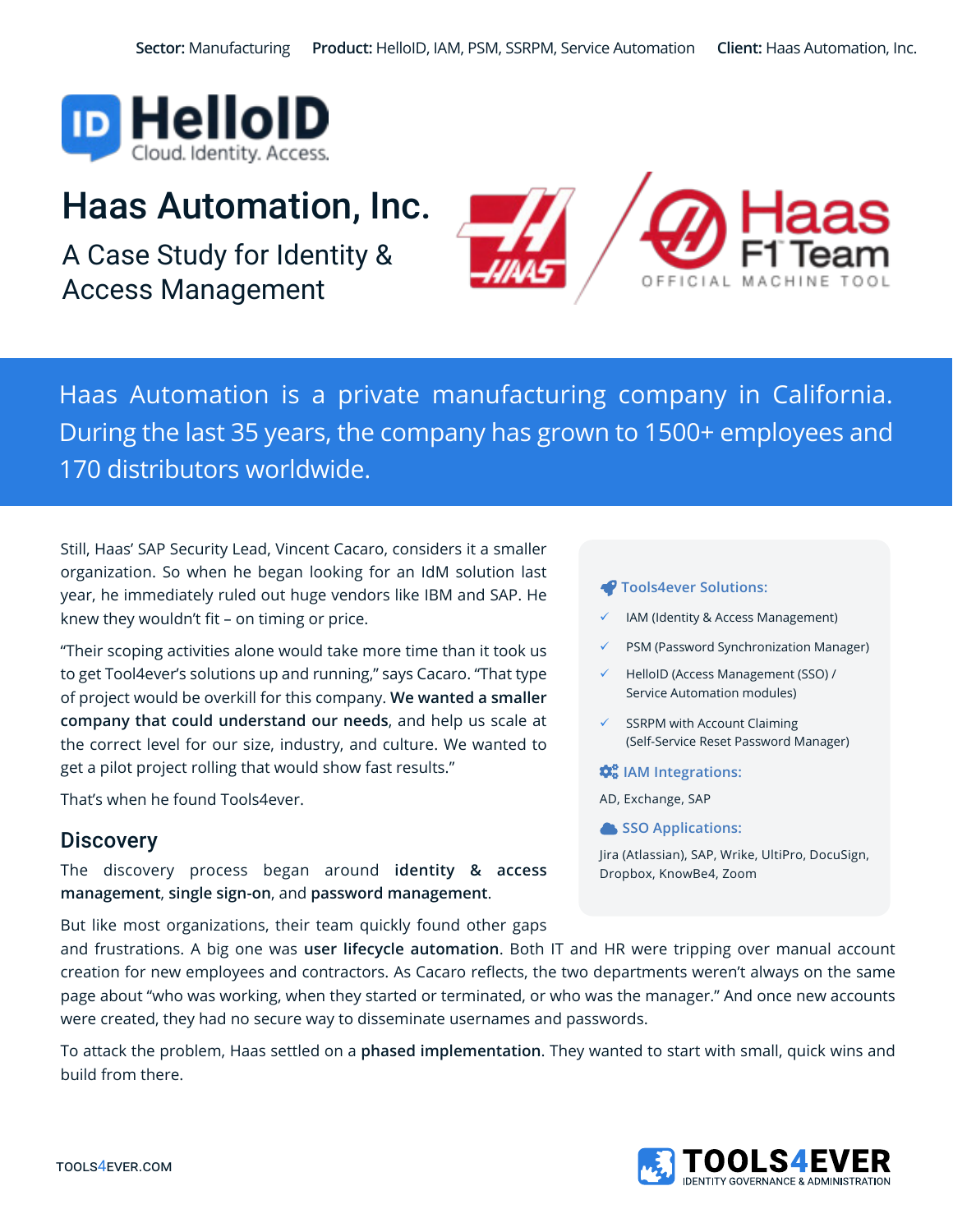"We wanted a smaller company that could understand our needs, and help us scale at the correct level for our size, industry, and culture. We wanted to get a pilot project rolling that would show fast results."

*Vincent Cacaro, Security Lead at Haas Automation, Inc.*

### Getting Their Feet Wet

Ken Shannon, IT Infrastructure & Security Manager at Haas, set the stage with a team of committed employees from several departments. Their designated Tools4ever consultant, James Anderson, kicked off the project. He scheduled a bi-weekly call and created a shared to-do list.

Haas started small, with **password synchronization**. Several instances in Haas' SAP environment weren't tracking AD credential changes. Developers had to log in to these systems manually, creating piles of burdensome reset tickets for the SAP admins. James drew his sword. After a quick implementation, Tools4ever's Password Synchronization Manager (PSM) began capturing all AD credential changes. It automatically synchronized them into all SAP systems. This generated immediate time savings.

#### Not All Fun and Games

With PSM in place, the team turned to **user directory provisioning** via IAM, Tools4ever's on-premises solution.

Well…almost.

The first rule in user provisioning is "garbage in, garbage out." After years of company growth and changing processes, Haas' HR data had become fragmented. So, they took the opportunity to future-proof their systems. This meant a deep dive into their personnel data in SAP. Haas updated everything, and swept out the cobwebs. They fine-tuned department structures and sub-structures. This was a keystone of success. It ensured that IAM could accurately provision every single employee, regardless of their position.

After data cleaning, James began the IAM implementation. He set up automated provisioning of all employees into a single directory system – in this case, Active Directory.

This phase required full buy-in from HR. Cacaro notes, "Without their participation and flexibility, none of this would have been possible." Haas IT Trainer/ Documentation Specialist Kim Reed added, "Having HR as a central point of contact for onboarding and offboarding gives us tighter control over who has access. It eliminates the manual processes of creating user accounts or disabling terminated users. Using SAP as the system of record also eliminates errors, which have to be corrected after account creation."

# Pause for Password Reset

With all employees now being provisioned from SAP into AD, Haas could tie in Tools4ever's **Self-Service Reset Password Manager (SSRPM)**. They needed a web portal that would work for all employees, anywhere, any time, on any device – even employees without a designated workstation.

James made quick work of it. With IAM in place, it was easy to flip on SSRPM. Password self-service became available immediately. The IT support team could now divert password reset calls to the self-service solution. Better yet, SSRPM's **Account Claiming** module gave Haas a new, secure method of disseminating accounts. Now, when a new AD user is provisioned from SAP, SSRPM creates a secure account claim link. New employees can easily use the link to claim their account, set their own password, and enroll in the reset tool.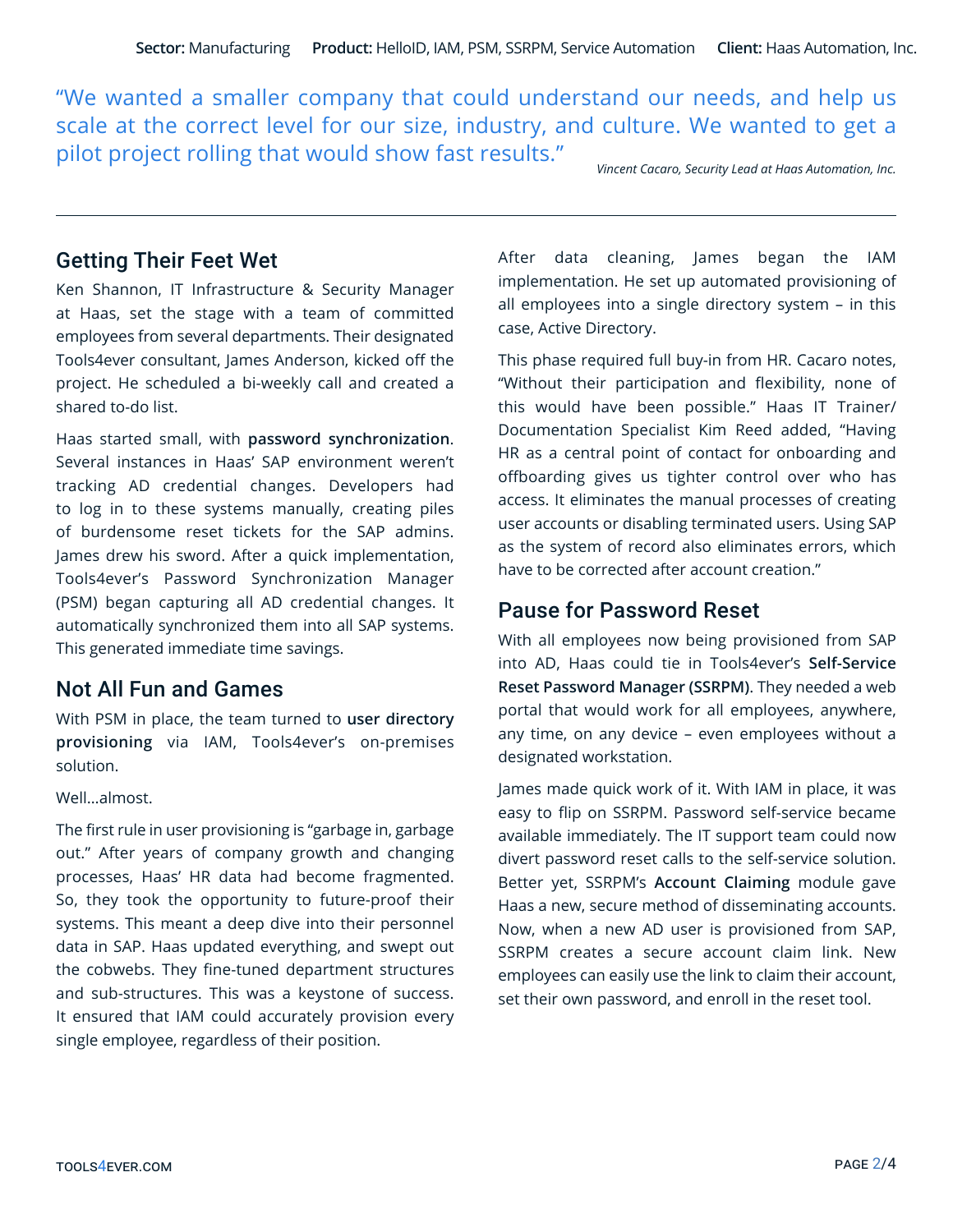"The helpdesk manually created a password that expired after the first login. They emailed it to the user. This process wasn't sustainable, especially this past year when the majority of our users were working from home. SSRPM, much like IAM, couldn't have come at a better time."

*Mike Schilling, System Engineer II at Haas Automation, Inc.*

This was a complete 180 from their original process, says Mike Schilling, System Engineer II. Previously, "the helpdesk manually created a password that expired after the first login. They emailed it to the user. This process wasn't sustainable, especially this past year when the majority of our users were working from home. SSRPM, much like IAM, couldn't have come at a better time."

James reflects, "It was satisfying to hear the team discuss during our meetings that they were using the tools, trusting them, and they were working. Trust the tool!"

#### Easier Onboarding? There's Logic for That

The next step was to develop account provisioning logic for Haas' most important **target systems** – Exchange and a handful of SAP targets.

"Exchange was easy," explains James. "We simply built out rules that determine who gets a mailbox." SAP was trickier. "We built connector logic inside IAM that we could reuse across multiple SAP targets. Each employee needed access to a different set of targets." The goal was to create future-proof rules so Haas' team could add new SAP targets and define new triggers on their own.

James collaborated with Haas' SAP admins and developers to customize a handful of other features. He combined his IAM expertise with the team's expertise in Haas' local IT environment. Together, they tackled details, including custom user fields and login retry flows.

### Pause for Principle of Least Privilege

Before finalizing the IAM implementation, Tools4ever assisted Haas with an internal access audit. This allowed a clean mapping of departments onto file shares. It also provided the foundation of a company-wide **access governance model**. This step ensured all access would be role-dependent, and put an end to resource accumulation and permission creep.

# Last Step – Single Sign-On

With users now being automatically provisioned into AD and all target applications, the final step was implementing **Single Sign-On (SSO)** via Tools4ever's HelloID Access Management module. HelloID allowed one-click access to all of Haas' applications, such as Jira, SAP, UltiPro, DocuSign, and more. And its conditional access policies let users on internal IPs authenticate without any logon at all.

Additionally, James deployed HelloID's **Service Automation** module to help IT staff add and remove users from AD groups. In the future, Haas plans to use Service Automation's approval workflows for their BYOD automation.

For the finishing touch, James integrated SSRPM's password reset widget into the HelloID dashboard. The team color-coded internal and external applications, a quick and easy convenience feature for end users.